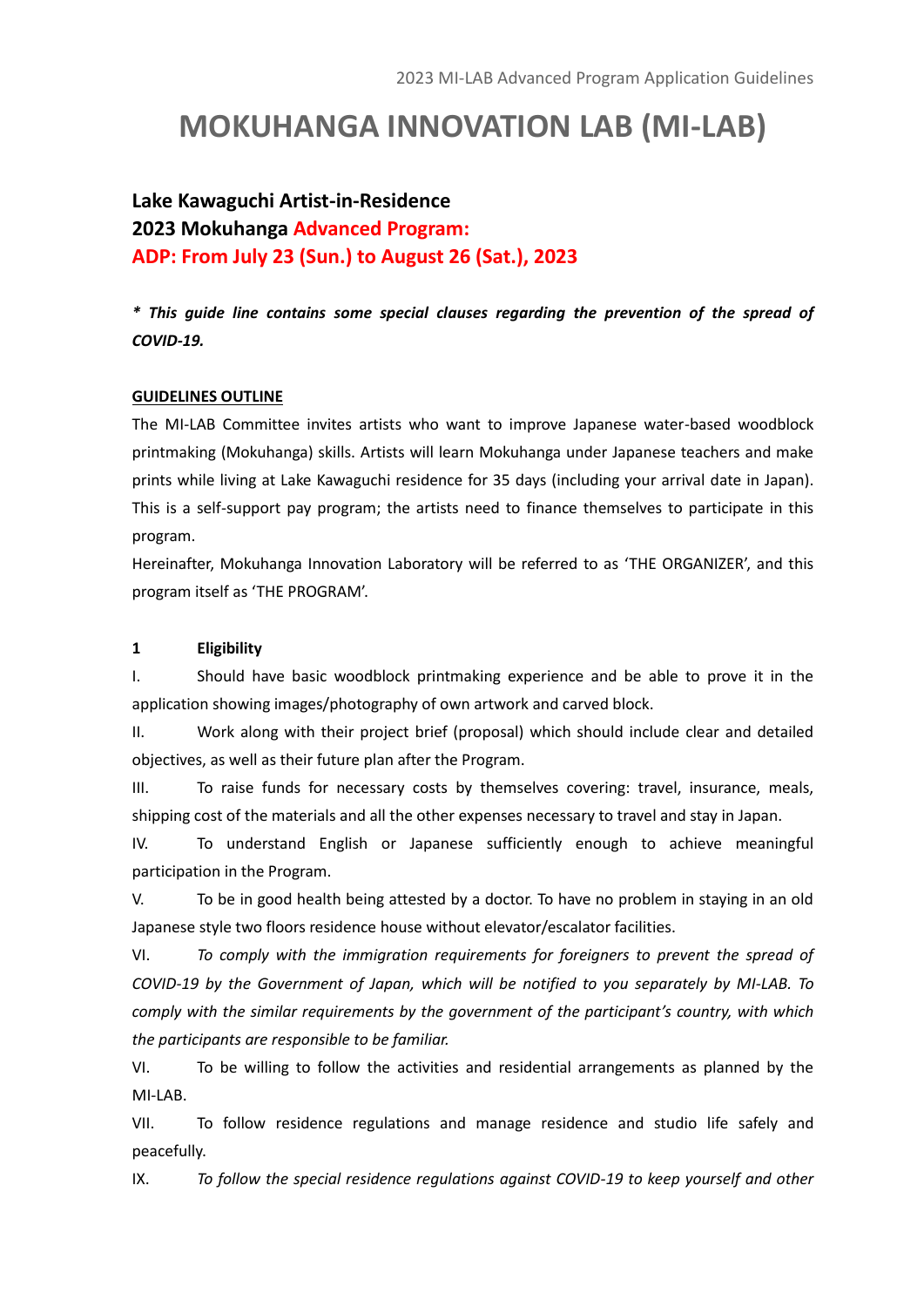# **MOKUHANGA INNOVATION LAB (MI-LAB)**

#### *participants safe and healthy.*

VIII. To be eager to communicate in good spirit with other participating artists and local people, and thereby contribute to mutual understanding and goodwill between Japan and other countries.

IX. To accept the donation of the prints which you make during the Program.

#### **2 Participation fee**

Artists in this program pay **JPY 434,602** (including consumption tax + PayPal handling fee) to the MI-LAB Committee, of which JPY 114,550 must be paid at the time of the contract as the registration fee\* and the remaining JPY 320,052 will be charged\*\* prior to your arrival at the Lake Kawaguchi Residence by cash or PayPal.

*\* As for 2023, it is still uncertain whether or not the AIR program will be held, so the invoice for the registration fee will be issued when MI-LAB Committee makes a decision to hold it.* 

*\*\* Those who have already paid JPY91,344 as the registration fee for 2020 are asked to pay the difference of JPY343,258.*

#### **3 Total Number of participants in the program**

Six

#### **4 Organizer's obligations**

The participation fee will cover the following costs and program:

I. A private room with Japanese tatami; kitchen and bathroom will be shared with others.

II. A large 100 meters-squared shared studio with Japanese tatami

III. The program overview (it may be subject to be changed):

In this program each participants will make Mokuhanga works according to his/her project submitted upon application. In addition, participants will learn how to make a bound book and a folding book (Japanese bookbinding techniques) and how to replace baren skin.

 $1<sup>st</sup>$  and 2nd week: Technical instruction, tools and material study, self study and the bookbinding workshop

- 3rd week: Visit to National Institute of Japanese Literature (history of Japanese style bookbinding), materials tour and baren skin replacing workshop in Tokyo, self study
- 4th week: Japanese bookbinding workshop, technical follow-up and self study 5th week: Self study and the review session

*\* The schedule may change depending on the situation.*